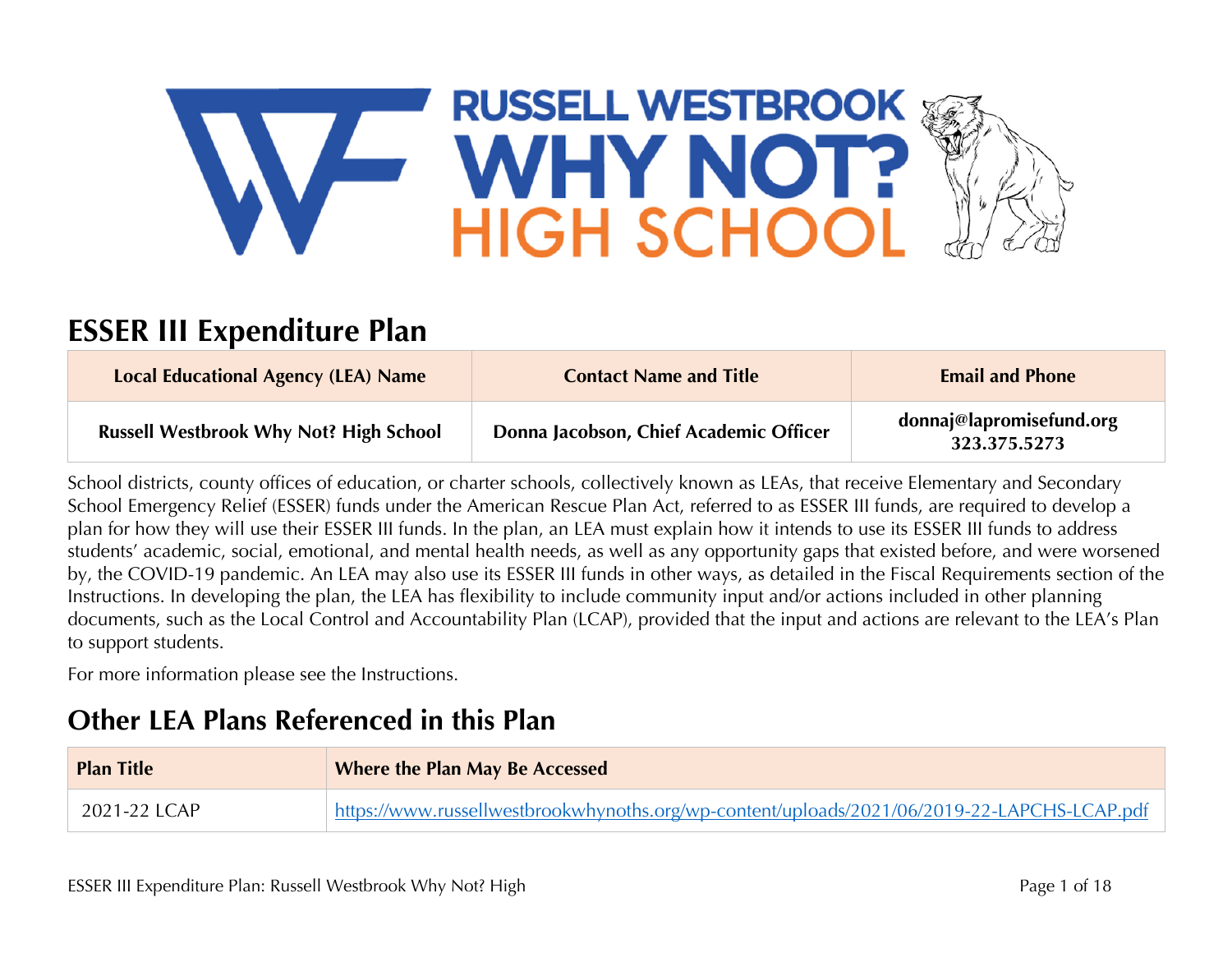# **Summary of Planned ESSER III Expenditures**

Below is a summary of the ESSER III funds received by the LEA and how the LEA intends to expend these funds in support of students.

### **Total ESSER III funds received by the LEA**

| <b>Plan Section</b>                                                                      | <b>Total Planned ESSER III</b><br><b>Expenditures</b> |
|------------------------------------------------------------------------------------------|-------------------------------------------------------|
| Strategies for Continuous and Safe In-Person Learning                                    | \$10,000                                              |
| Addressing Lost Instructional Time (a minimum of 20 percent of the LEAs ESSER III funds) | \$317,142                                             |
| Use of Any Remaining Funds                                                               | \$223,744                                             |

### **Total ESSER III funds included in this plan**

\$550,886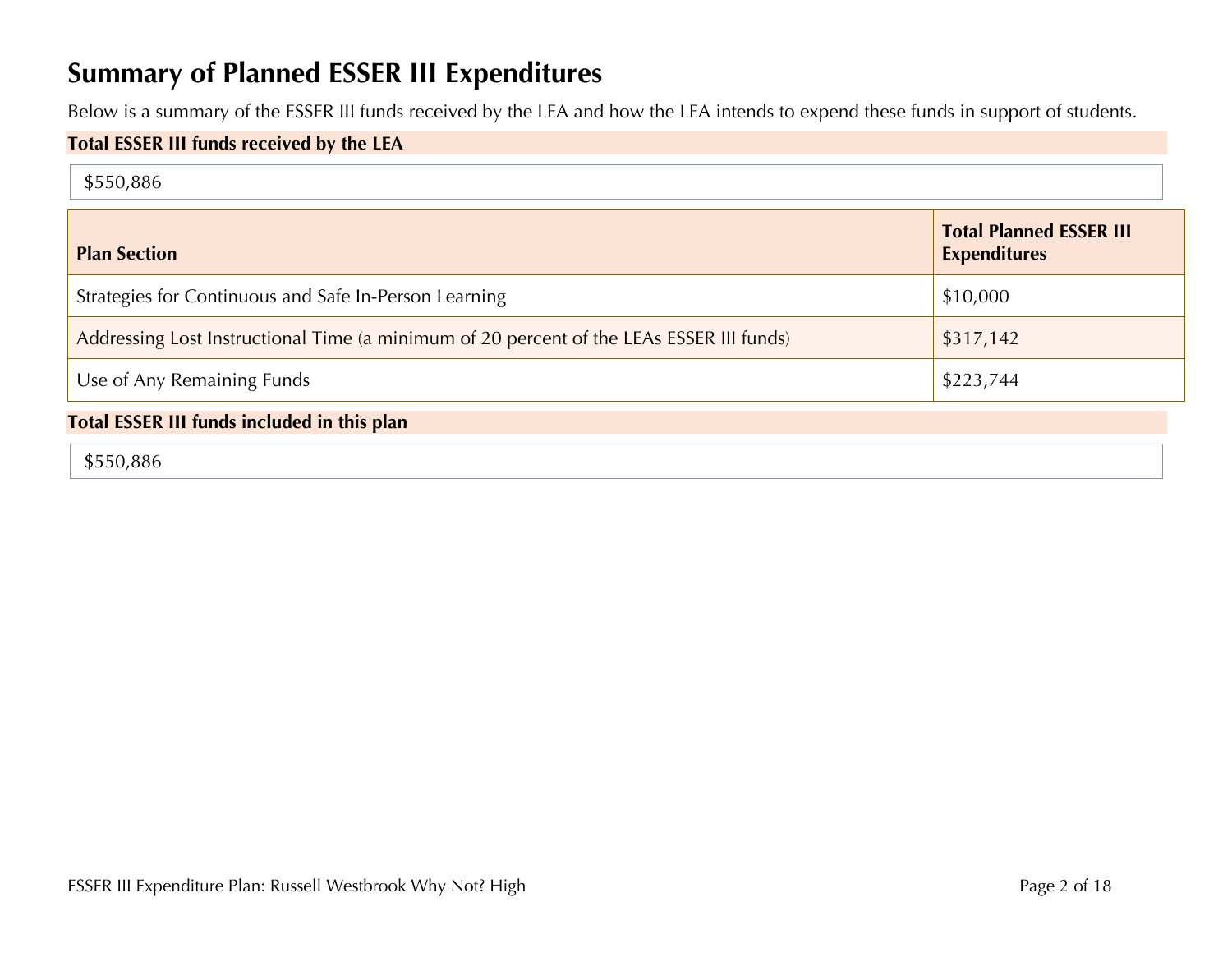# **Community Engagement**

An LEA's decisions about how to use its ESSER III funds will directly impact the students, families, and the local community. The following is a description of how the LEA meaningfully consulted with its community members in determining the prevention and mitigation strategies, strategies to address the academic impact of lost instructional time, and any other strategies or activities to be implemented by the LEA. In developing the plan, the LEA has flexibility to include input received from community members during the development of other LEA Plans, such as the LCAP, provided that the input is relevant to the development of the LEA's ESSER III Expenditure Plan.

For specific requirements, including a list of the community members that an LEA is required to consult with, please see the Community Engagement section of the Instructions.

A description of the efforts made by the LEA to meaningfully consult with its required community members and the opportunities provided by the LEA for public input in the development of the plan.

Russell Westbrook Why Not? High School (RWWNHS) has provided numerous engagement opportunities to its community members (Administrators, Special Education Coordinator, Parents, Students, Teachers, staff, Community Partners, Expanded Learning Providers and Community Organizations) since the COVID-19 pandemic to gather and streamline feedback to inform the development of the school's Local Control and Accountability Plan (LCAP), Expanded Learning Opportunities Grant (ELO-G) and most currently with the development of this plan.

RWWNHS's Administrators, including the Chief Academic Officer, Principals, Instructional Leadership Team (including the Homeless/Foster Youth Liaison), and Special Education Coordinator (SPED Administrator) met on a bi-weekly basis through collaborative learning sessions, to discuss schoolwide goals, analyze school/student data, and determine which evidence-based strategies to implement to address the academic impact of lost instructional time.

Teachers, Instructional Support Staff, and other school staff were meaningfully consulted during weekly professional development sessions, support staff team meetings, and a survey was also administered to provide opportunities for public input in the development of this plan.

Students were consulted during Promise Time/Advisory course, Student Government Alliance (SGA), and an online survey was administered. Families, including families that speak languages other than English, families of Unduplicated Pupils (low-income, foster youth, English Learners) and families representing Students with Disabilities (SWD), were consulted during ELAC, Parent Advisory Committee (PAC) virtual meetings, Parent Town Hall to discuss return to in-person instruction (virtual meeting). Interpreter services are made available upon request for schoolwide and parent meetings. All materials sent to families are written in language that is understandable and accessible to parents. Accommodations as appropriate are made for family members with disabilities.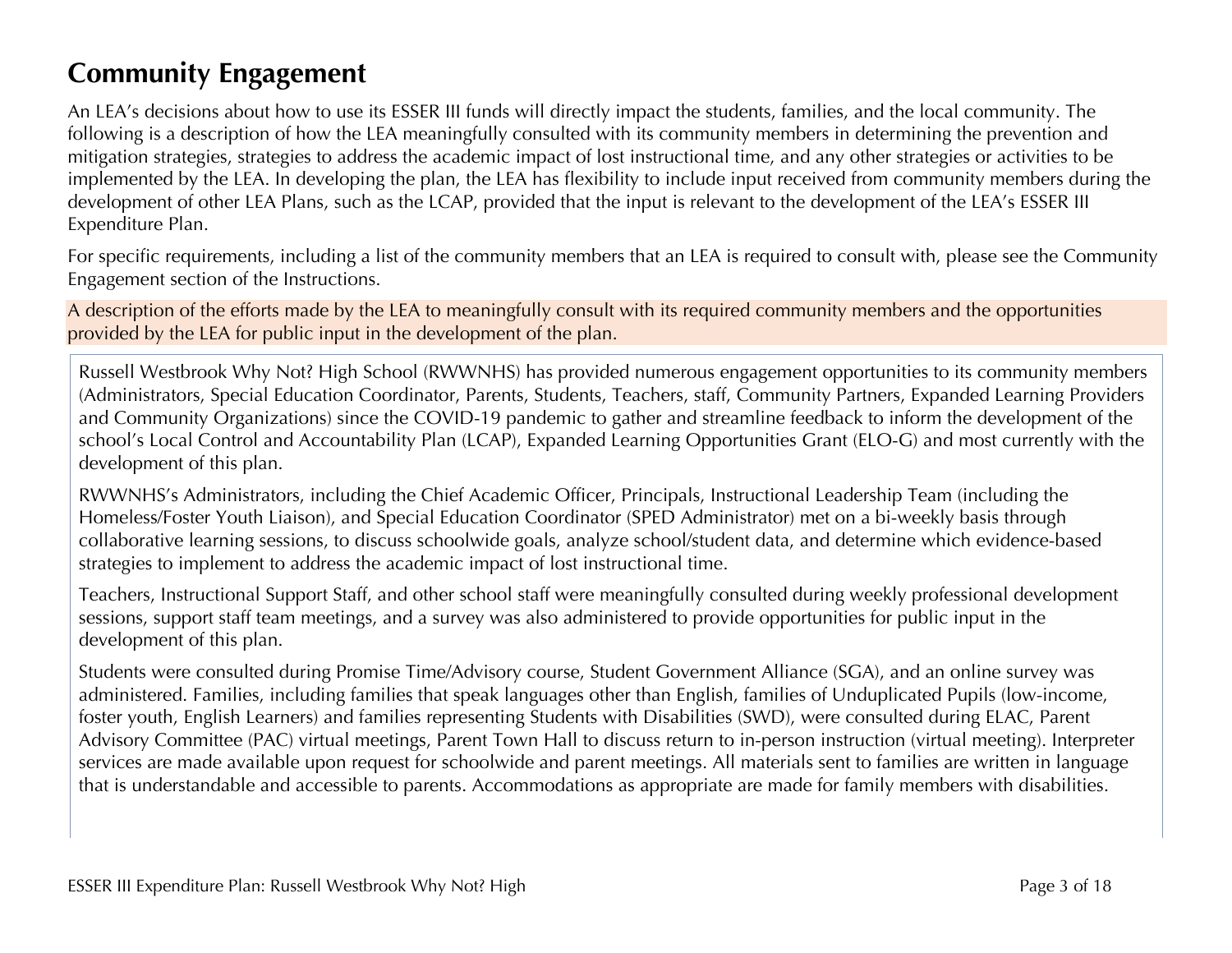RWWNHS meaningfully consulted with Loyola Marymount University (LMU), Coalition for Responsible Development (CRCD), LA Trade Tech Community College, After-School All-Stars, Constitutional Rights Foundation (Civic Action Project), NOVO Foundation, and Kaiser Permanente which represent Community Partners, Expanded Learning Providers, and other community organizations met in virtual Zoom meetings with the Chief Academic Officer.

RWWNHS evaluated its community member engagement opportunities and determined that Tribes, Civil Rights Organizations including Disability Rights Organizations, and Individuals/advocates representing migratory students, and the interests of children who are incarcerated and underserved students were neither present nor currently served by the school.

#### A description of how the development of the plan was influenced by community input.

Russell Westbrook Why Not? High School (RWWNHS) Administrative Leadership Team gathered and analyzed input and feedback collected from meetings with community members to guide and inform decision-making and the development of this plan. Common themes reiterated by our community members include the following:

- Address social-emotional/mental health needs of students further exacerbated by the pandemic
- Address lost instructional time especially among English Learners, Low-income, and Students with Disabilities (SWD)
- Provide supports for Students with Disabilities for post-secondary plans (ex. Certificate of Completion)
- Provide additional training for Paraprofessionals to ensure implementation of evidence-based intervention strategies
- Addition of Instructional Aides to provide Tier 2 Academic support
- Parent/Community Coordinator to conduct parent outreach, facilitate parent workshops, and identify family needs & provide targeted resources through partnerships with Community-based organizations.
- Expand the number of enrichment clubs/organizations to increase student connectedness.

Russell Westbrook Why Not? High School has identified the following services and programs that were influenced by community input and will be funded with ESSER III Funds: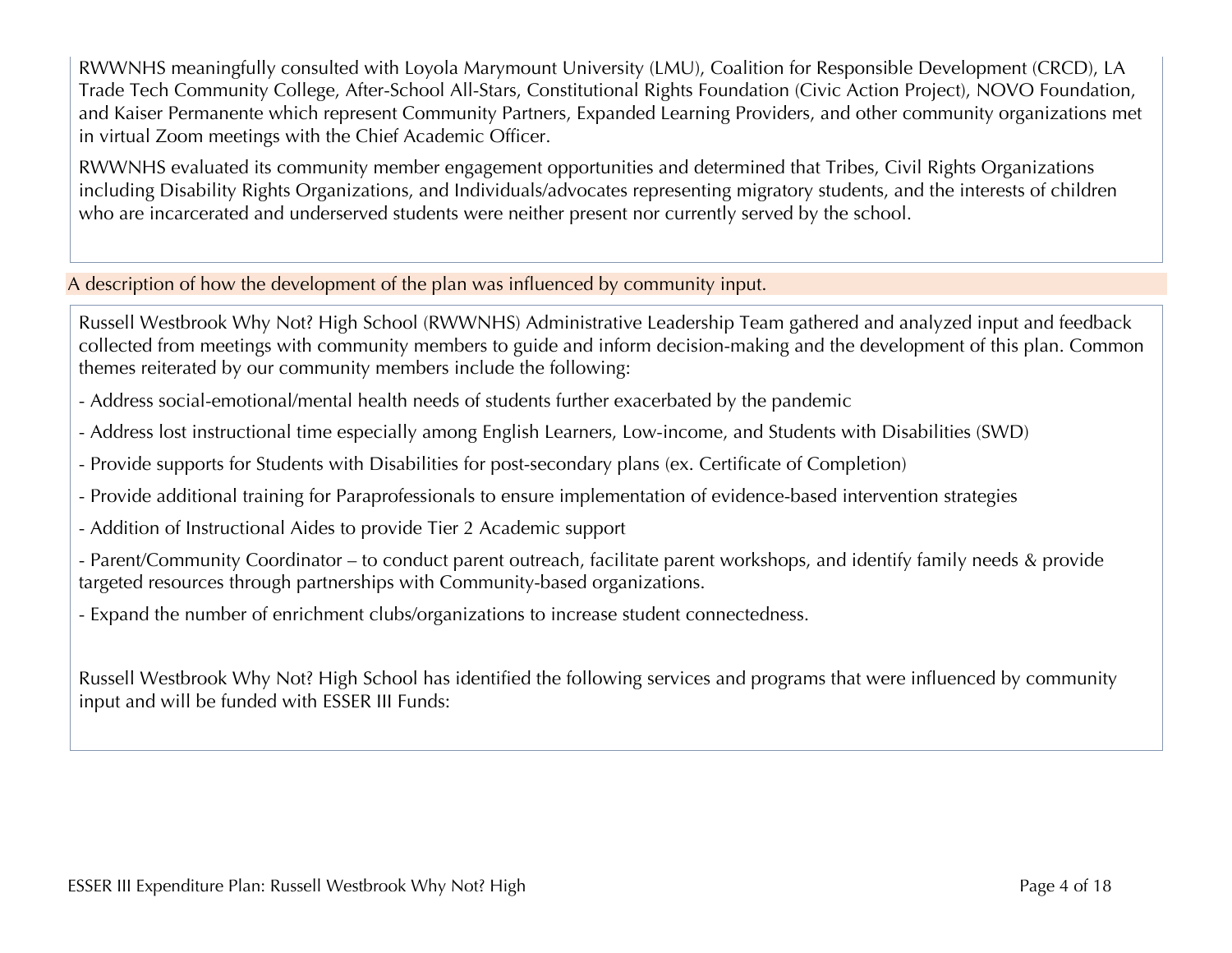# **Actions and Expenditures to Address Student Needs**

The following is the LEA's plan for using its ESSER III funds to meet students' academic, social, emotional, and mental health needs, as well as how the LEA will address the opportunity gaps that existed before, and were exacerbated by, the COVID-19 pandemic. In developing the plan, the LEA has the flexibility to include actions described in existing plans, including the LCAP and/or Expanded Learning Opportunity (ELO) Grant Plan, to the extent that the action(s) address the requirements of the ESSER III Expenditure Plan.

For specific requirements, please refer to the Actions and Expenditures to Address Student Needs section of the Instructions.

## **Strategies for Continuous and Safe In-Person Learning**

A description of how the LEA will use funds to continuously and safely operate schools for in-person learning in a way that reduces or prevents the spread of the COVID-19 virus.

#### **Total ESSER III funds being used to implement strategies for continuous and safe in-person learning**

\$10,000

| <b>Plan Alignment (if</b><br>applicable) | <b>Action Title</b>                    | <b>Action Description</b>                                                                                                                                                             | <b>Planned ESSER III</b><br><b>Funded Expenditures</b> |
|------------------------------------------|----------------------------------------|---------------------------------------------------------------------------------------------------------------------------------------------------------------------------------------|--------------------------------------------------------|
| 2021-22 LCAP:<br>Goal 3, Action 4        | Health & Safety: COVID-19<br>Protocols | To reduce the risk of virus transmission and exposure to<br>environmental health standards, RWWNHS will purchase<br>personal protective equipment (PPE) for student and staff<br>use. | \$10,000                                               |

# **Addressing the Impact of Lost Instructional Time**

A description of how the LEA will use funds to address the academic impact of lost instructional time.

**Total ESSER III funds being used to address the academic impact of lost instructional time**

## \$317,142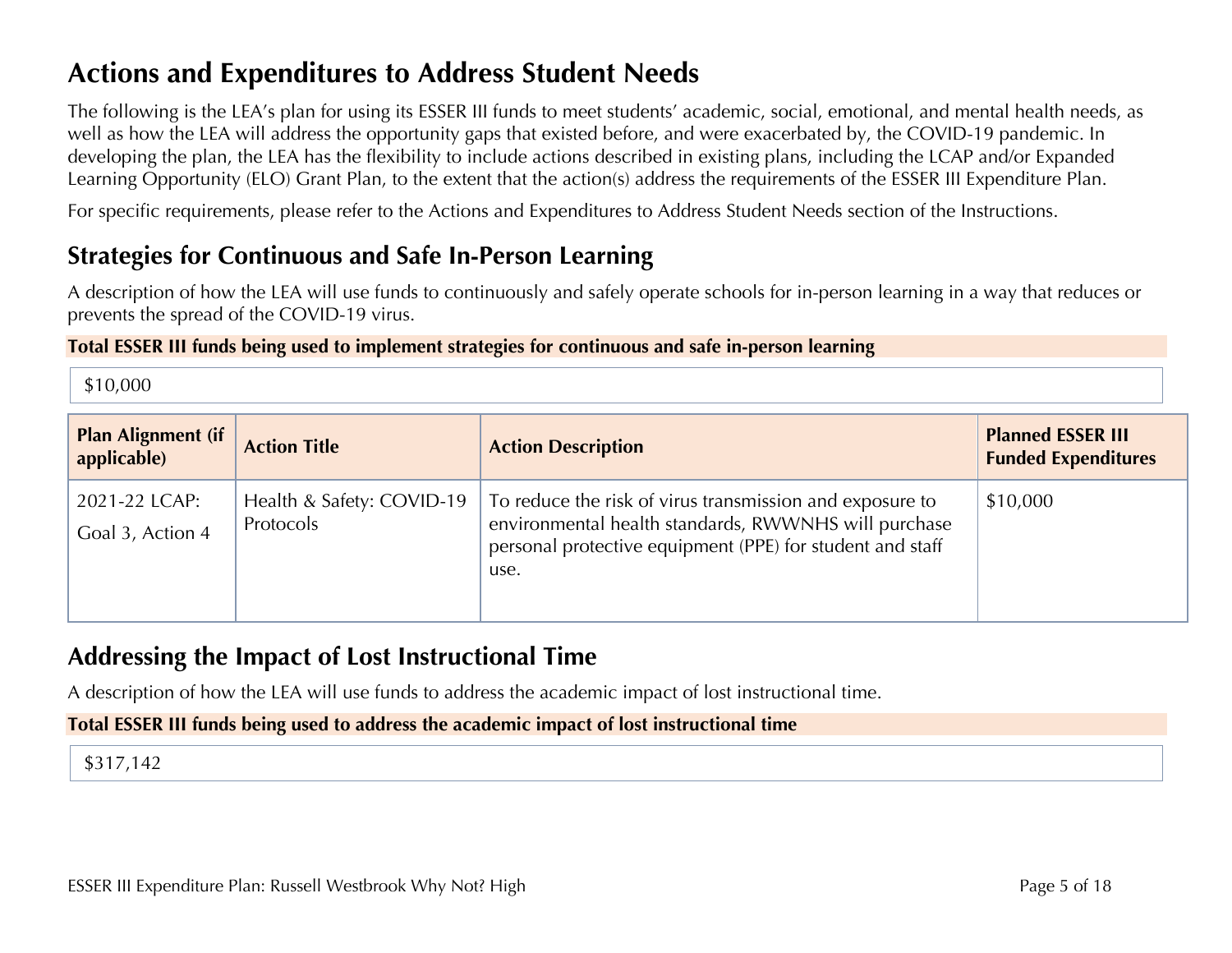| <b>Plan Alignment (if</b><br>applicable) | <b>Action Title</b>            | <b>Action Description</b>                                                                                                                                                                                                                                                                                                                                                                                                                                                                                                                                                                                                                                                                                                                                                                                                                                                                                                                                                                                                | <b>Planned ESSER III</b><br><b>Funded Expenditures</b> |
|------------------------------------------|--------------------------------|--------------------------------------------------------------------------------------------------------------------------------------------------------------------------------------------------------------------------------------------------------------------------------------------------------------------------------------------------------------------------------------------------------------------------------------------------------------------------------------------------------------------------------------------------------------------------------------------------------------------------------------------------------------------------------------------------------------------------------------------------------------------------------------------------------------------------------------------------------------------------------------------------------------------------------------------------------------------------------------------------------------------------|--------------------------------------------------------|
| LCAP:<br>Goal 1, Action 5                | MTSS: Academic<br>Intervention | The Instructional Aides will provide academic support<br>through small group instruction during the instructional<br>day. Approximately 50% of our students are reading 4+<br>years below grade level requiring substantial intervention<br>to approach grade level mastery with a focus on English<br>Learners, and Student with Disabilities.<br>To improve academic outcomes for Students with<br>Disabilities (SWD), a Special Education Coordinator was<br>hired (new position) to ensure IEP timelines are met,<br>services are provided, and will oversee Expatiate, the<br>service provider. The Special Education Coordinator will<br>also provide general education teachers with professional<br>development on modifications and accommodations for<br>use with Students with Disabilities; and evidence-based<br>pedagogical strategies to improve student academic<br>outcomes. ESSER III Funds will also be used to fund<br>increased Special Education services from our service<br>provider, Expatiate. | \$317,142                                              |

# **Use of Any Remaining Funds**

A description of the how the LEA will use any remaining ESSER III funds, as applicable.

## **Total ESSER III funds being used to implement additional actions**

\$223,744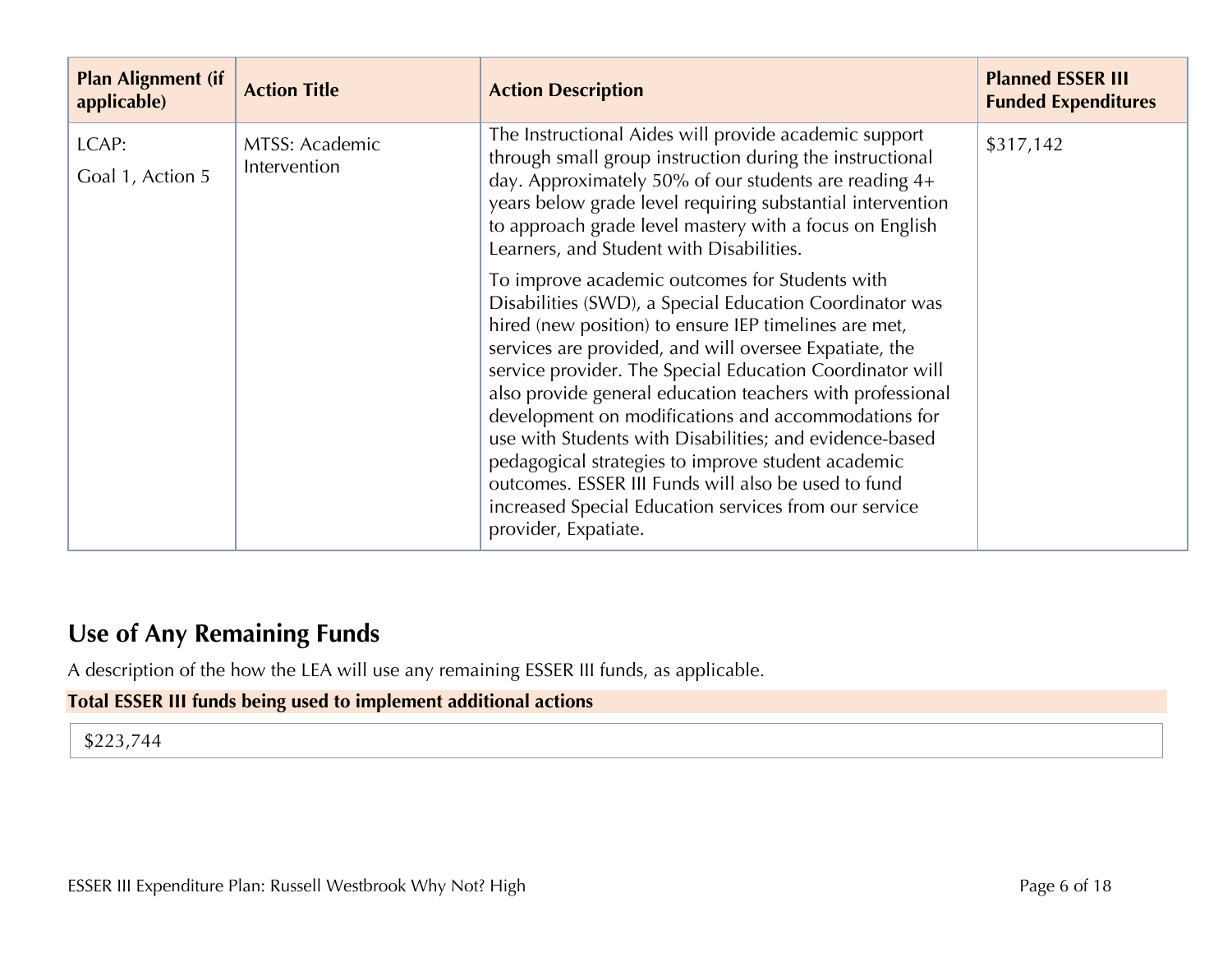| <b>Plan Alignment (if</b><br>applicable) | <b>Action Title</b>                        | <b>Action Description</b>                                                                                                                                                                                                                                                                                                                                                                                                                                                             | <b>Planned ESSER III</b><br><b>Funded Expenditures</b> |
|------------------------------------------|--------------------------------------------|---------------------------------------------------------------------------------------------------------------------------------------------------------------------------------------------------------------------------------------------------------------------------------------------------------------------------------------------------------------------------------------------------------------------------------------------------------------------------------------|--------------------------------------------------------|
| Not applicable                           | Continuity of Services:<br><b>Staffing</b> | Currently, Russell Westbrook Why Not? High School has 2<br>school sites that are approximately 8 miles apart (over 30-<br>minute commute). Therefore, an Assistant Principal with an<br>Administrative credential was hired to serve as the site<br>administrator, and Instructional Coach, that facilitates and<br>leads professional development, conducts classroom<br>observations, provides feedback, and ensures teachers<br>implement evidence-based instructional strategies. | \$180,899                                              |
|                                          |                                            | An English Language Development (ELD) credentialed<br>teacher will be hired to teach the designated ELD courses<br>for English Learners.                                                                                                                                                                                                                                                                                                                                              |                                                        |
| Not applicable                           | Parent Engagement                          | To strengthen parent engagement and participation with<br>their child's education, advocate for their child, increase<br>student college and career readiness, through financial aid<br>planning, meeting UC A-G course requirements, academic<br>grades, and the college application process, RWWNHS will<br>hire a bilingual Parent/community Coordinator. The<br>Coordinator will also conduct student outreach to increase<br>student enrollment at both school sites.            | \$42,845                                               |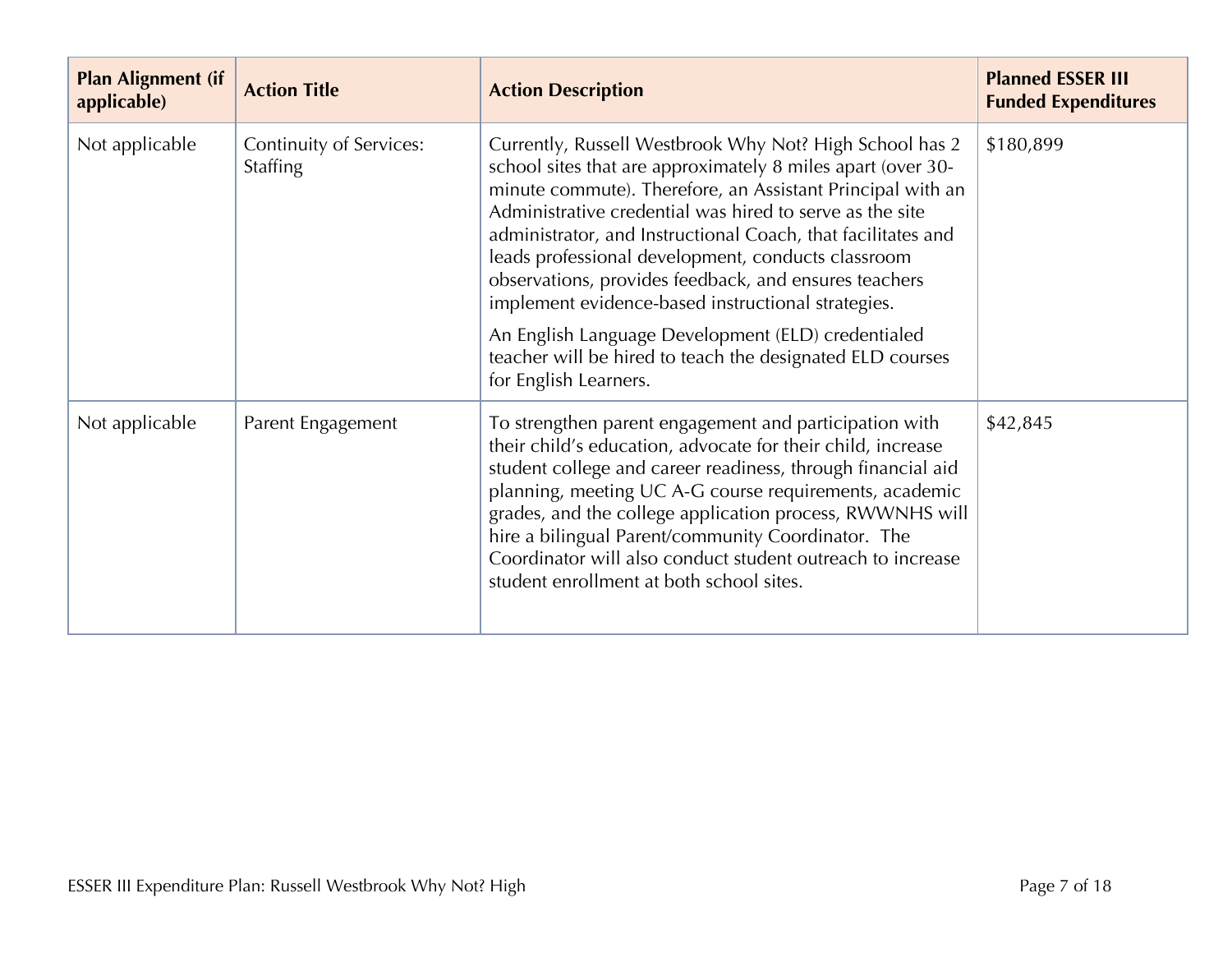# **Ensuring Interventions are Addressing Student Needs**

The LEA is required to ensure its interventions will respond to the academic, social, emotional, and mental health needs of all students, and particularly those students most impacted by the COVID–19 pandemic. The following is the LEA's plan for ensuring that the actions and expenditures in the plan are addressing the identified academic, social, emotional, and mental health needs of its students, and particularly those students most impacted by the COVID–19 pandemic.

| <b>Action Title(s)</b>                 | <b>How Progress will be Monitored</b>                                                                                                                                                                                                                                                                                                                                                                                                                                                                                                                                                                                                                                                                                                               | <b>Frequency of Progress Monitoring</b>                                                                                                                                                                                |
|----------------------------------------|-----------------------------------------------------------------------------------------------------------------------------------------------------------------------------------------------------------------------------------------------------------------------------------------------------------------------------------------------------------------------------------------------------------------------------------------------------------------------------------------------------------------------------------------------------------------------------------------------------------------------------------------------------------------------------------------------------------------------------------------------------|------------------------------------------------------------------------------------------------------------------------------------------------------------------------------------------------------------------------|
| Health & Safety: COVID-19<br>Protocols | 1. Cleaning & sanitation schedules<br>2. Ensure adherence to County & State Health<br>Department Guidelines.<br>3. Purchase of PPE (inventory)                                                                                                                                                                                                                                                                                                                                                                                                                                                                                                                                                                                                      | 1. Daily, weekly, monthly<br>2. Monthly<br>3. Monthly                                                                                                                                                                  |
| <b>MTSS: Academic Intervention</b>     | 1. NWEA MAP Reading, Language & Math<br>assessments: Gr 9-12<br>2. CAASPP ELA & Math Assessments: Gr 11<br>3. MTSS Team: Identification of students for tiered<br>supports.<br>4. IEP Meetings: IEP timelines, IEP Goals met<br>5. Number of students identified - Reading<br>Interventionist<br>6. % of English Learners who progress in English<br>Proficiency as measured by ELPAC<br><b>EL Reclassification Rates</b><br>7.<br>HS Graduation Rate (CA Schools Dashboard)<br>8.<br>9. College/Career Indicator (CA Schools<br>Dashboard)<br>10. Percentage of students that meet UC A-G<br>requirements.<br>11. Student survey<br>12. Professional Development: Modifications &<br>accommodations, and strategies to improve<br>outcomes for SWD | 1. Trimester (3 times/year); twice/year (gr 11)<br>2. Annual<br>3. Monthly<br>4. Monthly, as needed<br>5. Monthly<br>Annual<br>7. Annual<br>8. Annual<br>9. Annual<br>10. Annual<br>11.2-3 times/year<br>12. Quarterly |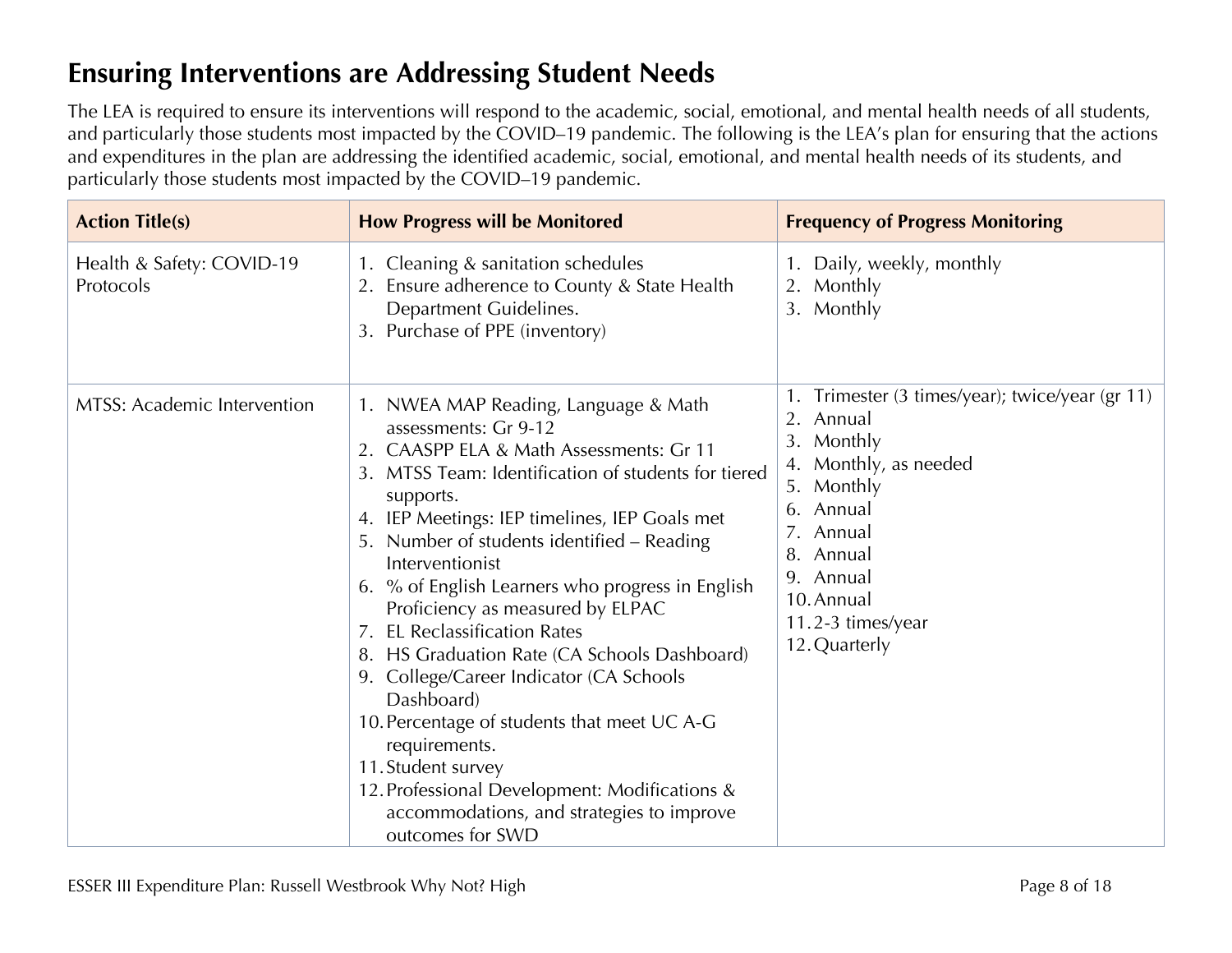| <b>Action Title(s)</b>                  | <b>How Progress will be Monitored</b>                                                                                                                                                                                                                                                                                                                                                                                             | <b>Frequency of Progress Monitoring</b>                                                                                                      |
|-----------------------------------------|-----------------------------------------------------------------------------------------------------------------------------------------------------------------------------------------------------------------------------------------------------------------------------------------------------------------------------------------------------------------------------------------------------------------------------------|----------------------------------------------------------------------------------------------------------------------------------------------|
| <b>Continuity of Services: Staffing</b> | 1. Professional Development Plan<br>2. Teacher participation rates professional<br>development<br>Findings from observation cycles<br>3.<br>Instructional Coaching - assignments<br>4.<br>Implementation survey<br>5.<br>Teacher recruitment: ELD<br>EL student performance: academic grades<br>% of English Learners who progress in English<br>8.<br>Proficiency as measured by ELPAC<br><b>EL Reclassification Rates</b><br>9. | 1. Semi-annual<br>Biweekly/monthly<br>2.<br>3. Biweekly<br>Weekly<br>4.<br>Semi-annual<br>Monthly<br>7. Each semester<br>Annual<br>9. Annual |
| Parent Engagement                       | 1. Parent Participation rates (sign-in sheet)<br>workshops/meeting<br>Parent surveys (feedback)<br>Parent participation rates – to measure parent<br>3.<br>engagement in schoolwide/parent events<br>Student recruitment plan.<br>4.<br>Student enrollment (targets)<br>5.                                                                                                                                                        | Trimester (3 times/year)<br>2. Semi-annual<br>3.<br>Trimester (3 times/year)<br>Semi-annual<br>4.<br>Semi-annual<br>5.                       |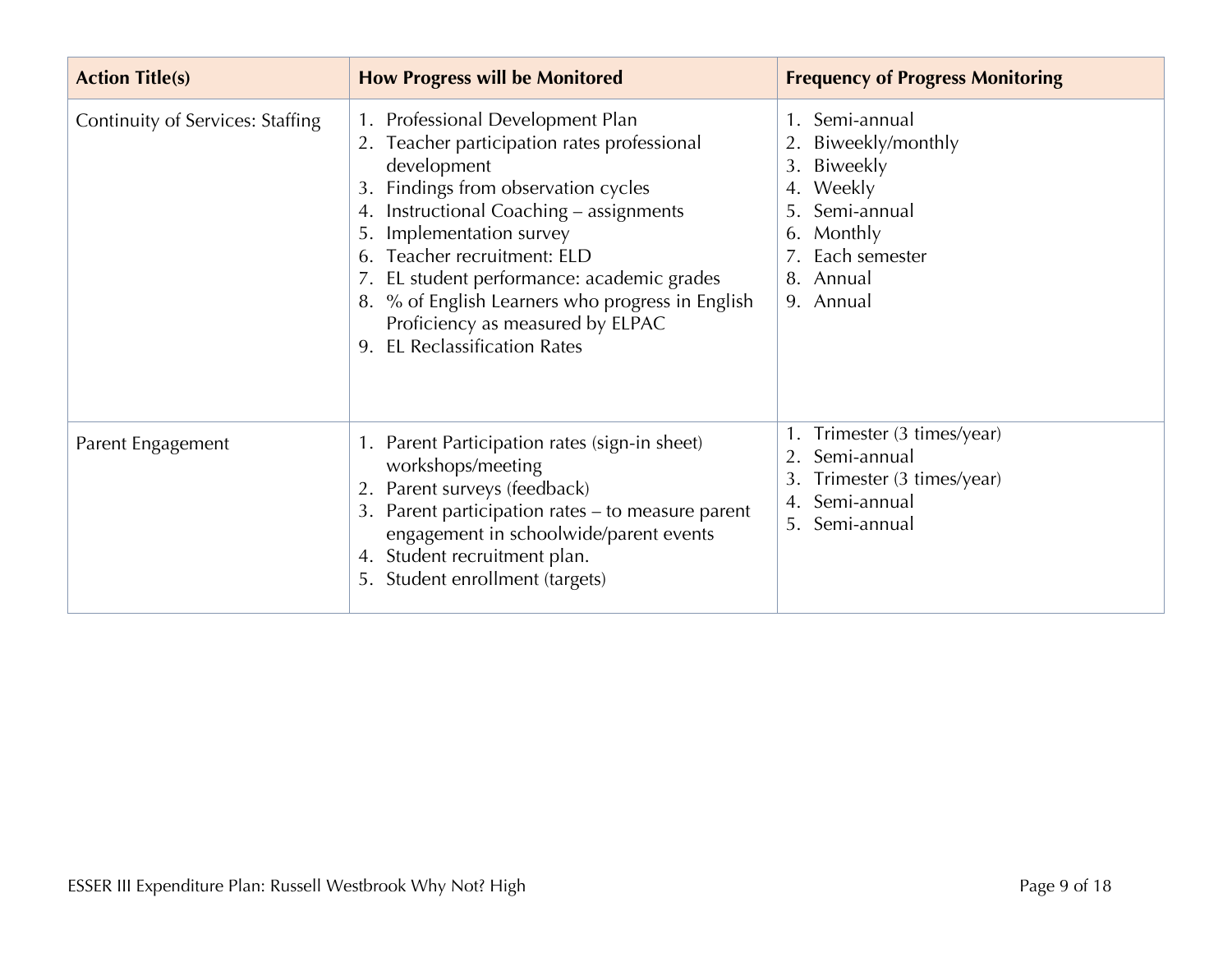# **ESSER III Expenditure Plan Instructions**

### **Introduction**

School districts, county offices of education (COEs), or charter schools, collectively known as local educational agencies (LEAs), that receive Elementary and Secondary School Emergency Relief (ESSER) funds under the American Rescue Plan (ARP) Act, referred to as ESSER III funds, are required to develop a plan for how they will use ESSER III funds to, at a minimum, address students' academic, social, emotional, and mental health needs, as well as the opportunity gaps that existed before, and were exacerbated by, the COVID-19 pandemic.

The plan must be adopted by the local governing board or body of the LEA at a public meeting on or before September 30, 2021 and must be submitted for review and approval within five days of adoption. A school district must submit its ESSER III Expenditure Plan to its COE for review and approval; a COE must submit its plan to the California Department of Education for review and approval. A charter school must submit its plan to its chartering authority for review and to the COE of the county in which the charter school operates for review and approval.

In addition, consistent with the requirements of the ARP, Volume 86, *Federal Register*, page 21201, April 22, 2021, the ESSER III Expenditure Plan must be:

- Written in an understandable and uniform format;
- Written in a language that parents can understand, to the extent practicable;
	- o If it is not practicable to provide written translations to a parent with limited English proficiency, the plan must be orally translated for parents
- Provided in an alternative format to a parent who is an individual with a disability as defined by the Americans with Disabilities Act, upon request; and
- Be made publicly available on the LEA's website.

For additional information regarding ESSER III funding please see the ARP Act Funding web page at https://www.cde.ca.gov/fg/cr/arpact.asp.

*For technical assistance related to the ESSER III Expenditure Plan template and instructions, please contact LCFF@cde.ca.gov. For all other questions related to ESSER III, please contact EDReliefFunds@cde.ca.gov.* 

# **Fiscal Requirements**

• The LEA must use at least 20 percent (20%) of its ESSER III apportionment for expenditures related to addressing the academic impact of lost instructional time through the implementation of evidence-based interventions, such as summer learning or summer enrichment, extended day, comprehensive afterschool programs, or extended school year programs.

ESSER III Expenditure Plan: Russell Westbrook Why Not? High Page 10 of 18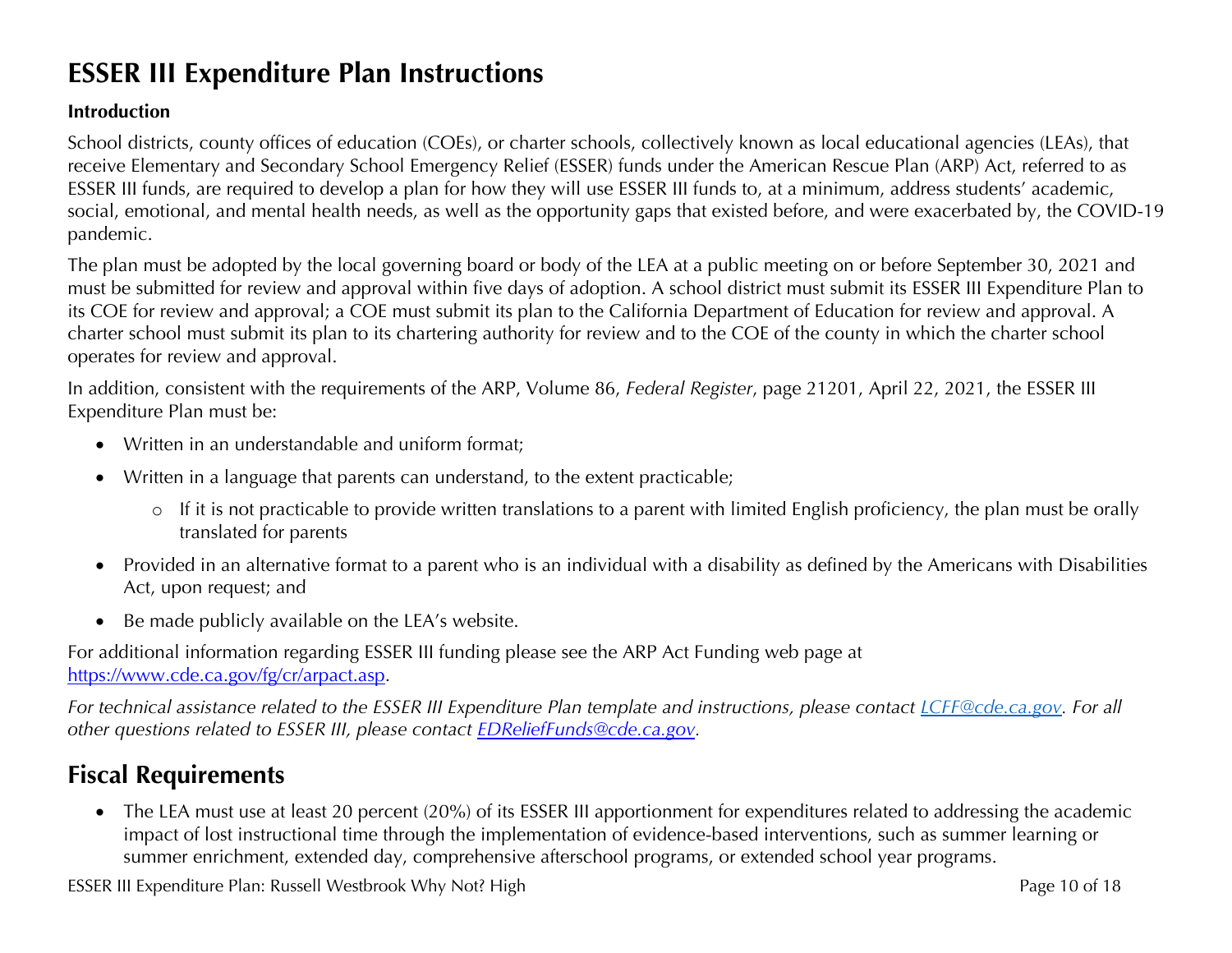- o For purposes of this requirement, "evidence-based interventions" include practices or programs that have evidence to show that they are effective at producing results and improving outcomes when implemented. This kind of evidence has generally been produced through formal studies and research. There are four tiers, or levels, of evidence:
	- **Tier 1 Strong Evidence**: the effectiveness of the practices or programs is supported by one or more well-designed and well-implemented randomized control experimental studies.
	- **Tier 2 Moderate Evidence**: the effectiveness of the practices or programs is supported by one or more welldesigned and well-implemented quasi-experimental studies.
	- § **Tier 3 – Promising Evidence**: the effectiveness of the practices or programs is supported by one or more welldesigned and well-implemented correlational studies (with statistical controls for selection bias).
	- § **Tier 4 – Demonstrates a Rationale**: practices that have a well-defined logic model or theory of action, are supported by research, and have some effort underway by a State Educational Agency, LEA, or outside research organization to determine their effectiveness.
- o For additional information please see the Evidence-Based Interventions Under the ESSA web page at https://www.cde.ca.gov/re/es/evidence.asp.
- The LEA must use the remaining ESSER III funds consistent with section 2001(e)(2) of the ARP Act, including for:
	- o Any activity authorized by the Elementary and Secondary Education Act (ESEA) of 1965;
	- o Any activity authorized by the Individuals with Disabilities Education Act (IDEA);
	- o Any activity authorized by the Adult Education and Family Literacy Act;
	- o Any activity authorized by the Carl D. Perkins Career and Technical Education Act of 2006;
	- o Coordination of preparedness and response efforts of LEAs with State, local, Tribal, and territorial public health departments, and other relevant agencies, to improve coordinated responses among such entities to prevent, prepare for, and respond to COVID-19;
	- o Activities to address the unique needs of low-income students, students with disabilities, English learners, racial and ethnic minorities, homeless students, and foster youth, including how outreach and service delivery will meet the needs of each population;
	- o Developing and implementing procedures and systems to improve the preparedness and response efforts of LEAs;
	- o Training and professional development for staff of the LEA on sanitation and minimizing the spread of infectious diseases;
	- o Purchasing supplies to sanitize and clean the facilities of an LEA, including buildings operated by such agency;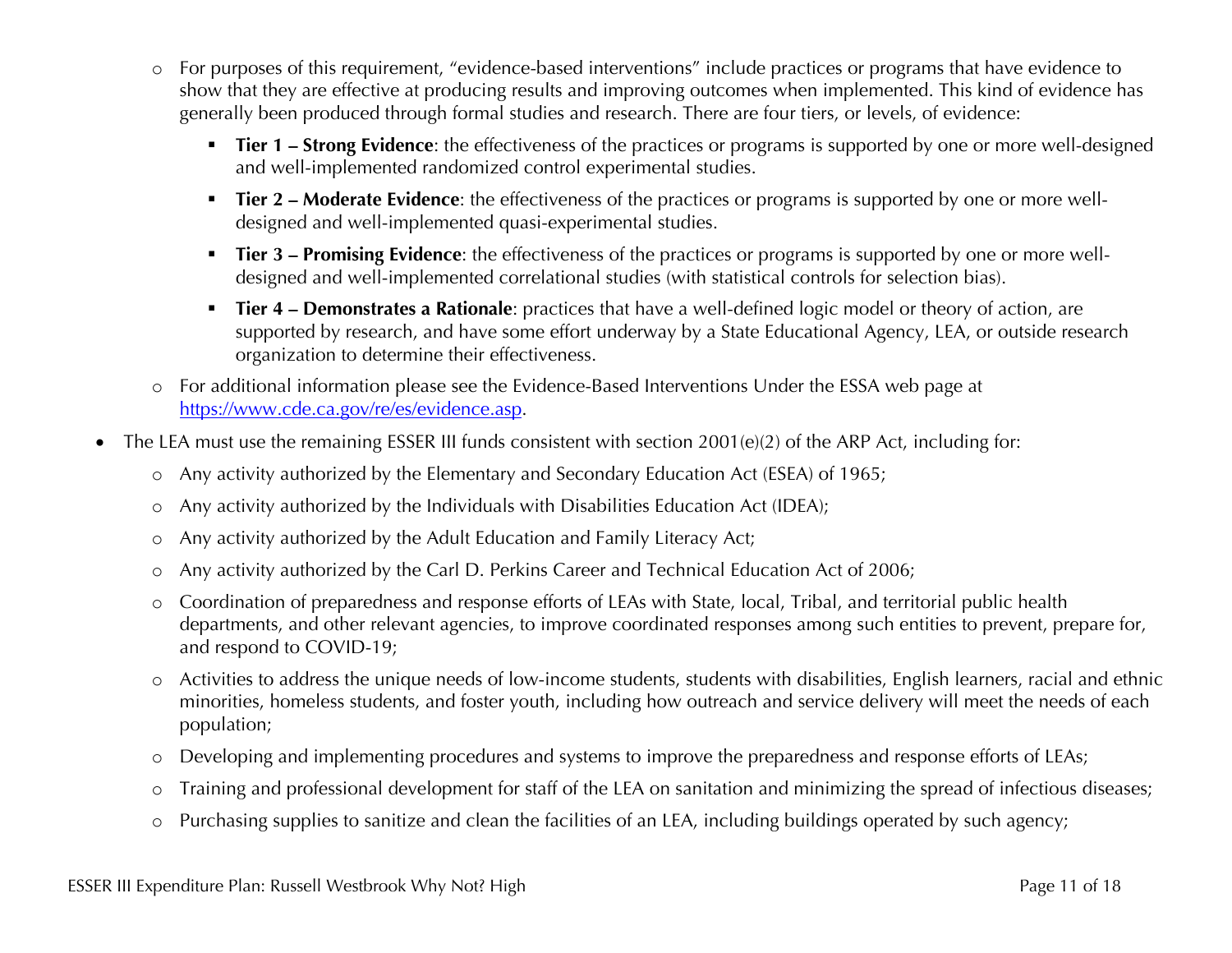- o Planning for, coordinating, and implementing activities during long-term closures, including providing meals to eligible students, providing technology for online learning to all students, providing guidance for carrying out requirements under IDEA, and ensuring other educational services can continue to be provided consistent with all Federal, State, and local requirements;
- o Purchasing education technology (including hardware, software, and connectivity) for students who are served by the LEA that aids in regular and substantive educational interaction between students and their classroom instructors, including low-income students and children with disabilities, which may include assistive technology or adaptive equipment;
- o Providing mental health services and supports, including through the implementation of evidence-based full-service community schools;
- o Planning and implementing activities related to summer learning and supplemental after school programs, including providing classroom instruction or online learning during the summer months and addressing the needs of underserved students;
- o Addressing learning loss among students, including underserved students, by:
	- Administering and using high-quality assessments that are valid and reliable, to accurately assess students' academic progress and assist educators in meeting students' academic needs, including through differentiated instruction,
	- **•** Implementing evidence-based activities to meet the comprehensive needs of students,
	- § Providing information and assistance to parents and families of how they can effectively support students, including in a distance learning environment, and
	- Tracking student attendance and improving student engagement in distance education;

**Note:** A definition of "underserved students" is provided in the Community Engagement section of the instructions.

- o School facility repairs and improvements to enable operation of schools to reduce risks of virus transmission and exposure to environmental health hazards, and to support student health needs;
- o Inspection, testing, maintenance, repair, replacement, and upgrade projects to improve the indoor air quality in school facilities, including mechanical and nonmechanical heating, ventilation, and air conditioning systems, filtering, purification and other air cleaning, fans, control systems, and window and door replacement;
- o Developing strategies and implementing public health protocols including, to the greatest extent practicable, policies in line with guidance from the Centers for Disease Control and Prevention (CDC) for the reopening and operation of school facilities to effectively maintain the health and safety of students, educators, and other staff;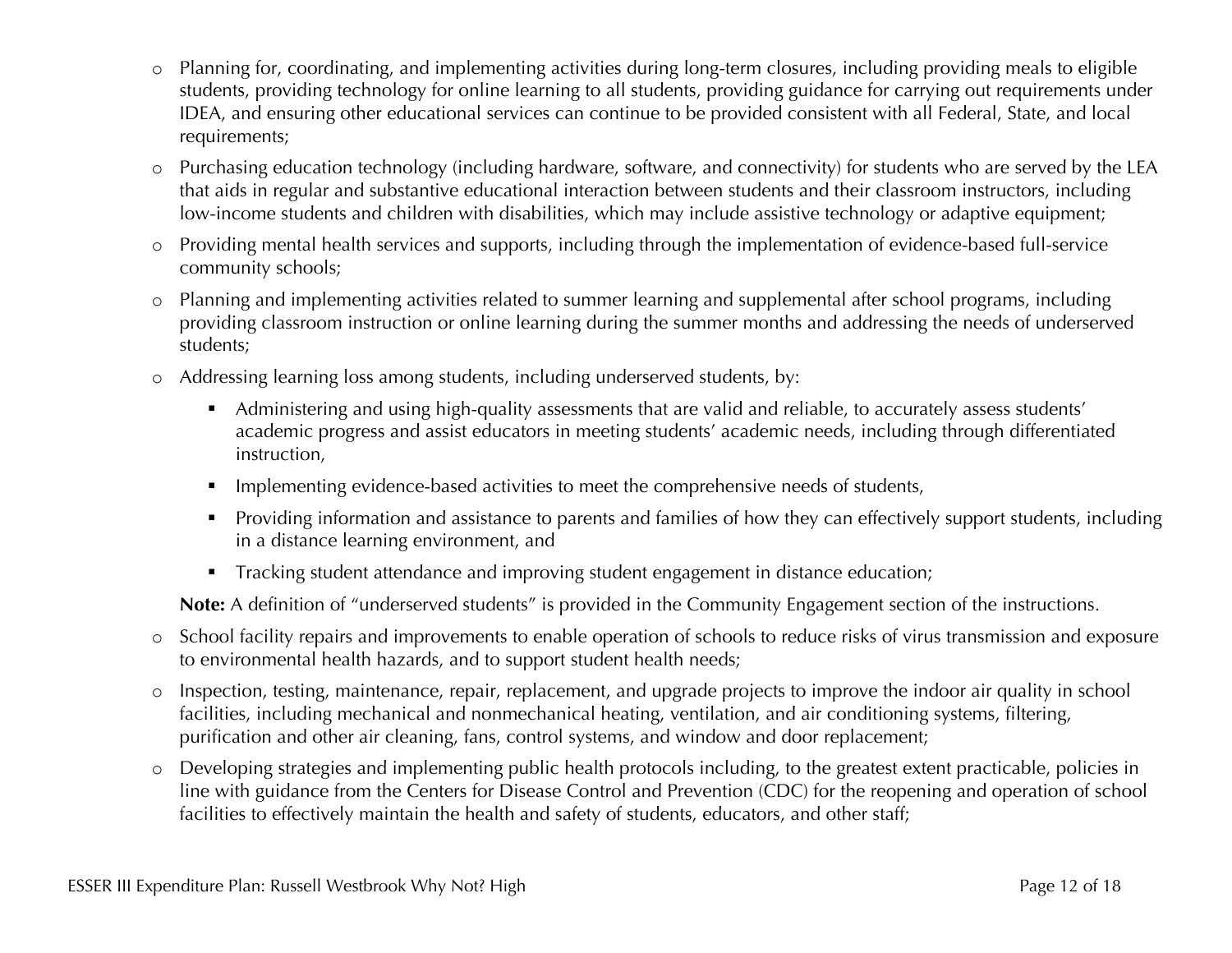o Other activities that are necessary to maintain the operation of and continuity of services in LEAs and continuing to employ existing staff of the LEA.

## **Other LEA Plans Referenced in this Plan**

In developing the plan, the LEA has flexibility to include community input and/or actions included in other planning documents, such as the Local Control and Accountability Plan (LCAP) and/or the Expanded Learning Opportunities (ELO) Grant Plan, provided that the input and/or actions address the requirements of the ESSER III Expenditure Plan.

An LEA that chooses to utilize community input and/or actions from other planning documents must provide the name of the plan(s) referenced by the LEA and a description of where the plan(s) may be accessed by the public (such as a link to a web page or the street address of where the plan(s) are available) in the table. The LEA may add or delete rows from the table as necessary.

An LEA that chooses not to utilize community input and/or actions from other planning documents may provide a response of "Not Applicable" in the table.

## **Summary of Expenditures**

The Summary of Expenditures table provides an overview of the ESSER III funding received by the LEA and how the LEA plans to use its ESSER III funds to support the strategies and interventions being implemented by the LEA.

#### **Instructions**

For the 'Total ESSER III funds received by the LEA,' provide the total amount of ESSER III funds received by the LEA.

In the Total Planned ESSER III Expenditures column of the table, provide the amount of ESSER III funds being used to implement the actions identified in the applicable plan sections.

For the 'Total ESSER III funds included in this plan,' provide the total amount of ESSER III funds being used to implement actions in the plan.

## **Community Engagement**

#### **Purpose and Requirements**

An LEA's decisions about how to use its ESSER III funds will directly impact the students, families, and the local community, and thus the LEA's plan must be tailored to the specific needs faced by students and schools. These community members will have significant insight into what prevention and mitigation strategies should be pursued to keep students and staff safe, as well as how the various COVID–19 prevention and mitigation strategies impact teaching, learning, and day-to-day school experiences.

An LEA must engage in meaningful consultation with the following community members, as applicable to the LEA:

ESSER III Expenditure Plan: Russell Westbrook Why Not? High Page 13 of 18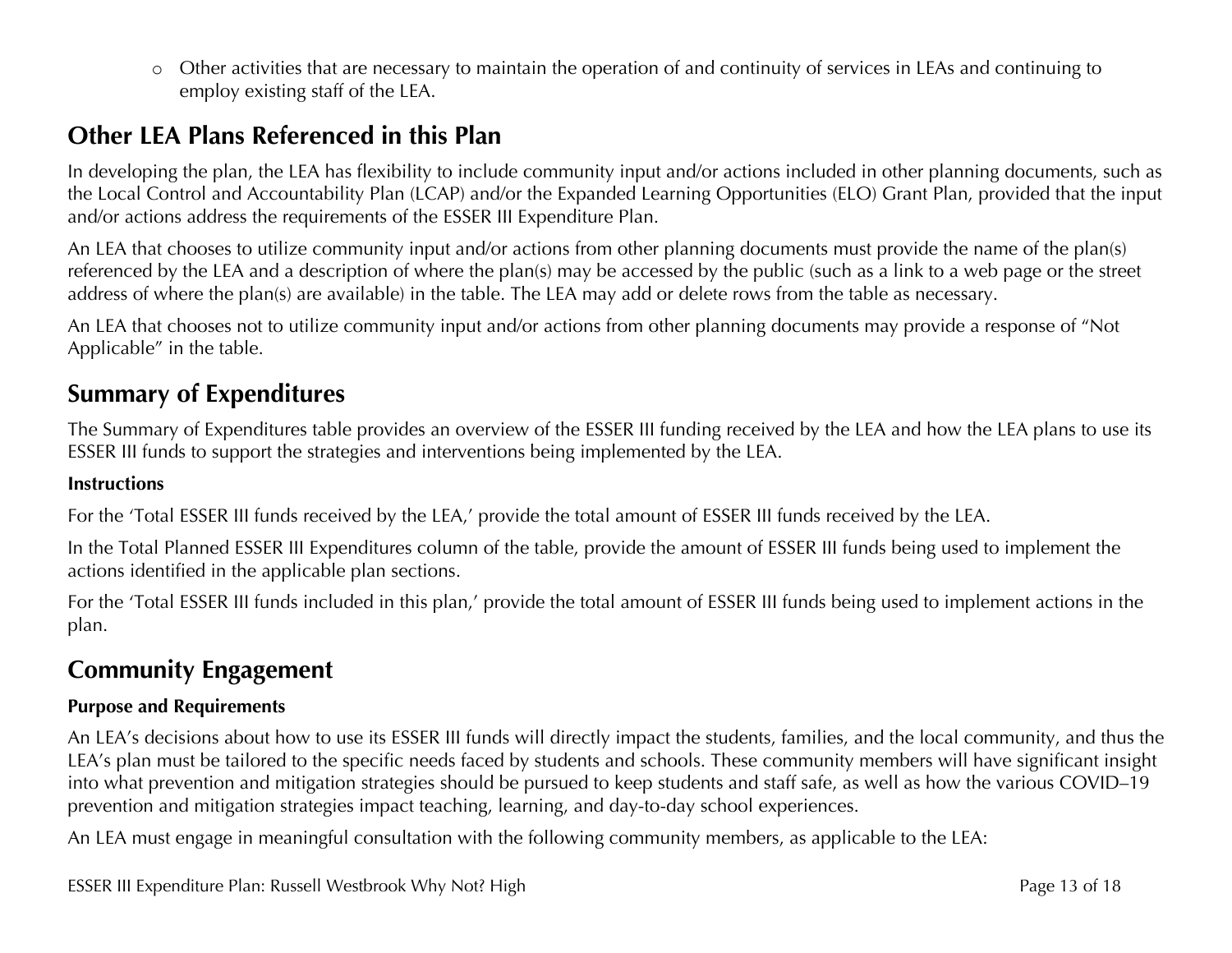- Students;
- Families, including families that speak languages other than English;
- School and district administrators, including special education administrators;
- Teachers, principals, school leaders, other educators, school staff, and local bargaining units, as applicable.

"Meaningful consultation" with the community includes considering the perspectives and insights of each of the required community members in identifying the unique needs of the LEA, especially related to the effects of the COVID-19 pandemic. Comprehensive strategic planning will utilize these perspectives and insights to determine the most effective strategies and interventions to address these needs through the programs and services the LEA implements with its ESSER III funds.

Additionally, an LEA must engage in meaningful consultation with the following groups to the extent that they are present or served in the LEA:

- Tribes:
- Civil rights organizations, including disability rights organizations (e.g. the American Association of People with Disabilities, the American Civil Liberties Union, National Association for the Advancement of Colored People, etc.); and
- Individuals or advocates representing the interests of children with disabilities, English learners, homeless students, foster youth, migratory students, children who are incarcerated, and other underserved students.
	- o For purposes of this requirement "underserved students" include:
		- Students who are low-income:
		- § Students who are English learners;
		- § Students of color;
		- § Students who are foster youth;
		- § Homeless students;
		- § Students with disabilities; and
		- Migratory students.

LEAs are also encouraged to engage with community partners, expanded learning providers, and other community organizations in developing the plan.

Information and resources that support effective community engagement may be found under *Resources* on the following web page of the CDE's website: https://www.cde.ca.gov/re/lc.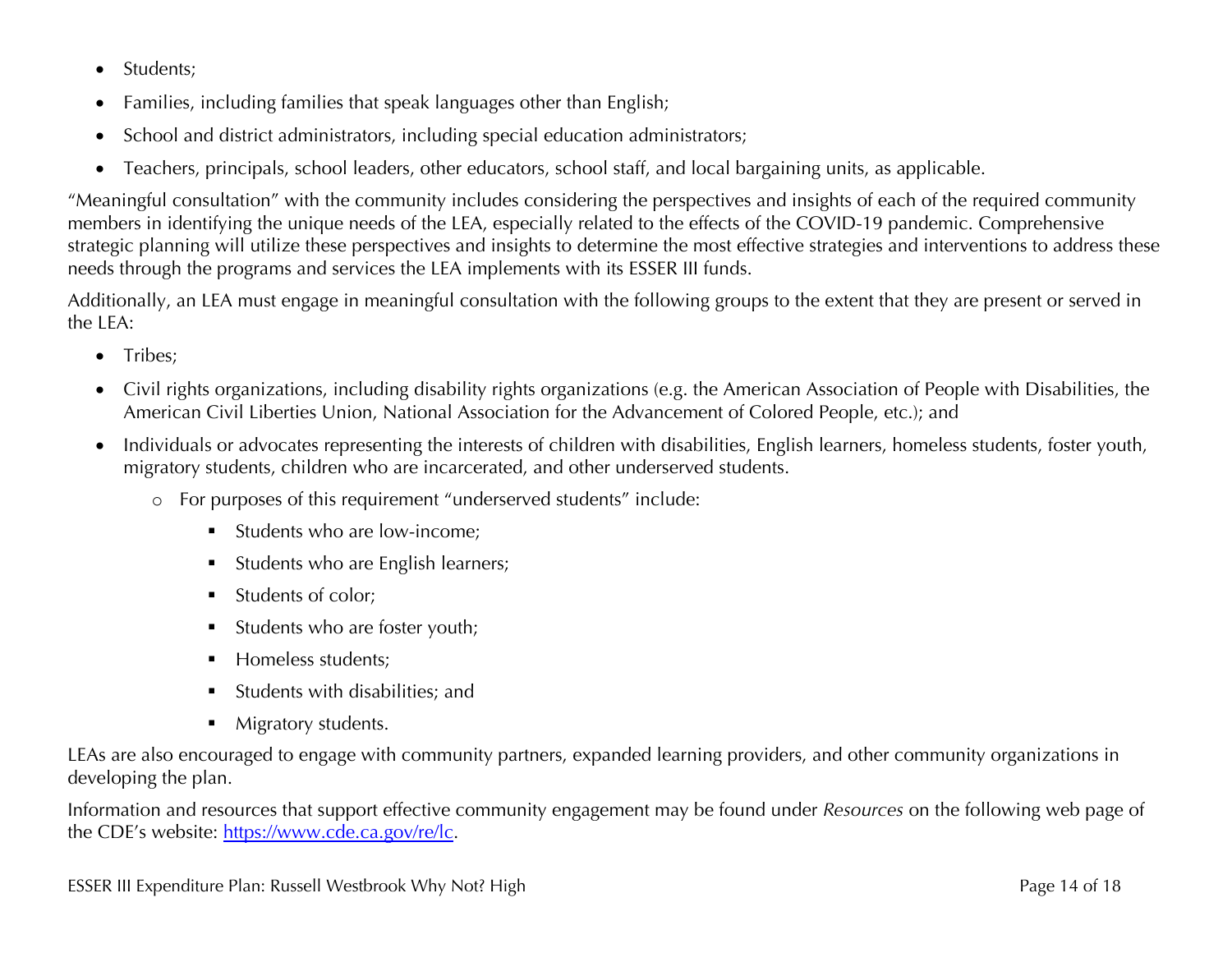## **Instructions**

In responding to the following prompts, the LEA may reference or include input provided by community members during the development of existing plans, including the LCAP and/or the ELO Grant Plan, to the extent that the input is applicable to the requirements of the ESSER III Expenditure Plan. Descriptions provided should include sufficient detail yet be sufficiently succinct to promote a broad understanding among the LEA's local community.

## **A description of the efforts made by the LEA to meaningfully consult with its required community members and the opportunities provided by the LEA for public input in the development of the plan.**

A sufficient response to this prompt will describe how the LEA sought to meaningfully consult with its required community members in the development of the plan, how the LEA promoted the opportunities for community engagement, and the opportunities that the LEA provided for input from the public at large into the development of the plan.

As noted above, a description of "meaningful consultation" with the community will include an explanation of how the LEA has considered the perspectives and insights of each of the required community members in identifying the unique needs of the LEA, especially related to the effects of the COVID-19 pandemic.

## **A description of the how the development of the plan was influenced by community input.**

A sufficient response to this prompt will provide clear, specific information about how input from community members and the public at large was considered in the development of the LEA's plan for its use of ESSER III funds. This response must describe aspects of the ESSER III Expenditure Plan that were influenced by or developed in response to input from community members.

- For the purposes of this prompt, "aspects" may include:
	- Prevention and mitigation strategies to continuously and safely operate schools for in-person learning;
	- Strategies to address the academic impact of lost instructional time through implementation of evidence-based interventions (e.g. summer learning or summer enrichment, extended day, comprehensive afterschool programs, or extended school year programs);
	- Any other strategies or activities implemented with the LEA's ESSER III fund apportionment consistent with section 2001(e)(2) of the ARP Act; and
	- Progress monitoring to ensure interventions address the academic, social, emotional, and mental health needs for all students, especially those students disproportionately impacted by COVID-19

For additional information and guidance, please see the U.S. Department of Education's Roadmap to Reopening Safely and Meeting All Students' Needs Document, available here: https://www2.ed.gov/documents/coronavirus/reopening-2.pdf.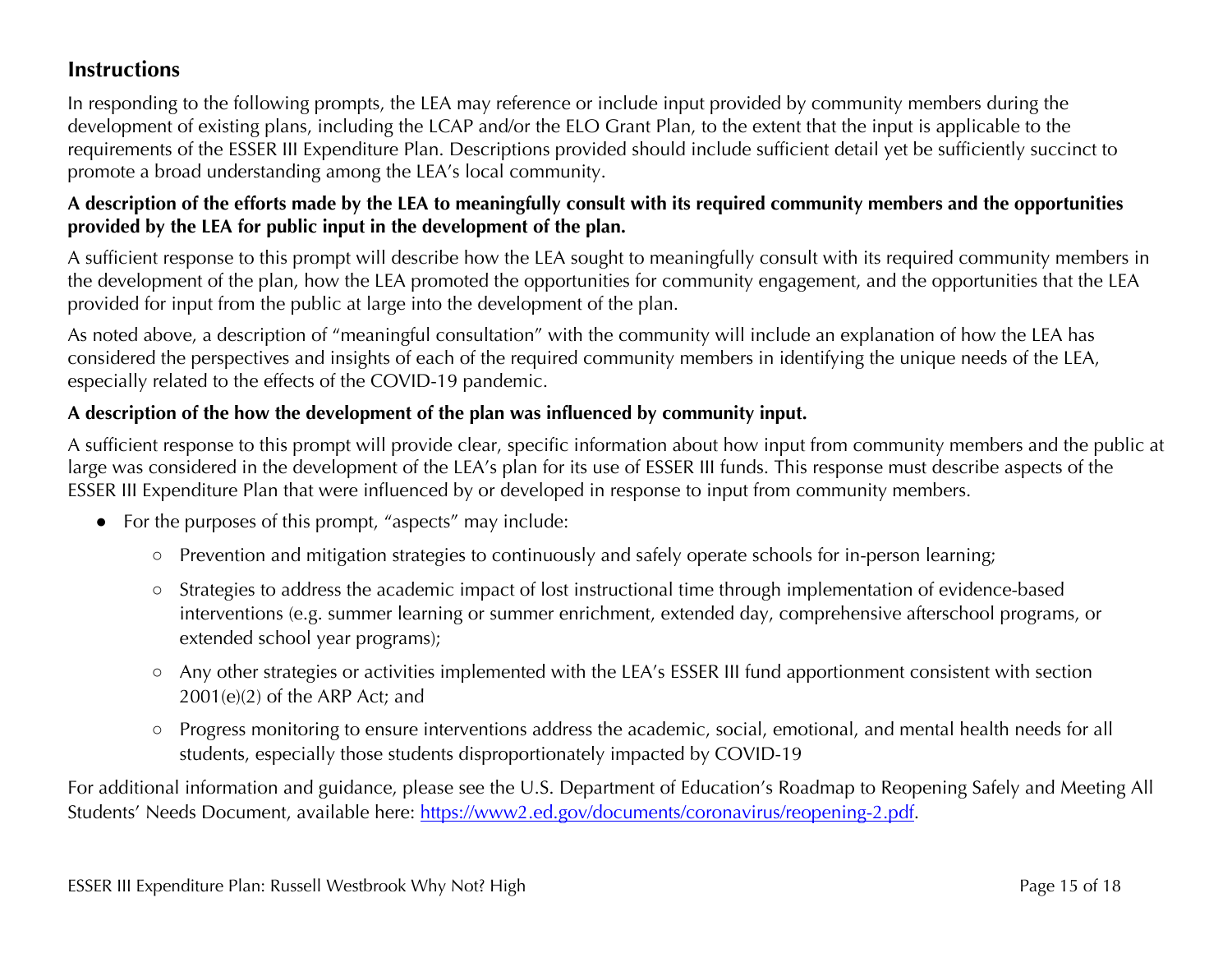# **Planned Actions and Expenditures**

### **Purpose and Requirements**

As noted in the Introduction, an LEA receiving ESSER III funds is required to develop a plan to use its ESSER III funds to, at a minimum, address students' academic, social, emotional, and mental health needs, as well as the opportunity gaps that existed before, and were exacerbated by, the COVID-19 pandemic.

## **Instructions**

An LEA has the flexibility to include actions described in existing plans, including the LCAP and/or ELO Grant Plan, to the extent that the action(s) address the requirements of the ESSER III Expenditure Plan. When including action(s) from other plans, the LEA must describe how the action(s) included in the ESSER III Expenditure Plan supplement the work described in the plan being referenced. The LEA must specify the amount of ESSER III funds that it intends to use to implement the action(s); these ESSER III funds must be in addition to any funding for those action(s) already included in the plan(s) referenced by the LEA. Descriptions of actions provided should include sufficient detail yet be sufficiently succinct to promote a broad understanding among the LEA's local community.

#### **Strategies for Continuous and Safe In-Person Learning**

Provide the total amount of funds being used to implement actions related to Continuous and Safe In-Person Learning, then complete the table as follows:

- If the action(s) are included in another plan, identify the plan and provide the applicable goal and/or action number from the plan. If the action(s) are not included in another plan, write "N/A".
- Provide a short title for the action(s).
- Provide a description of the action(s) the LEA will implement using ESSER III funds for prevention and mitigation strategies that are, to the greatest extent practicable, in line with the most recent CDC guidance, in order to continuously and safely operate schools for in-person learning.
- Specify the amount of ESSER III funds the LEA plans to expend to implement the action(s); these ESSER III funds must be in addition to any funding for those action(s) already included in the plan(s) referenced by the LEA.

#### **Addressing the Impact of Lost Instructional Time**

As a reminder, the LEA must use not less than 20 percent of its ESSER III funds to address the academic impact of lost instructional time. Provide the total amount of funds being used to implement actions related to addressing the impact of lost instructional time, then complete the table as follows:

• If the action(s) are included in another plan, identify the plan and provide the applicable goal and/or action number from the plan. If the action(s) are not included in another plan, write "N/A".

ESSER III Expenditure Plan: Russell Westbrook Why Not? High Page 16 of 18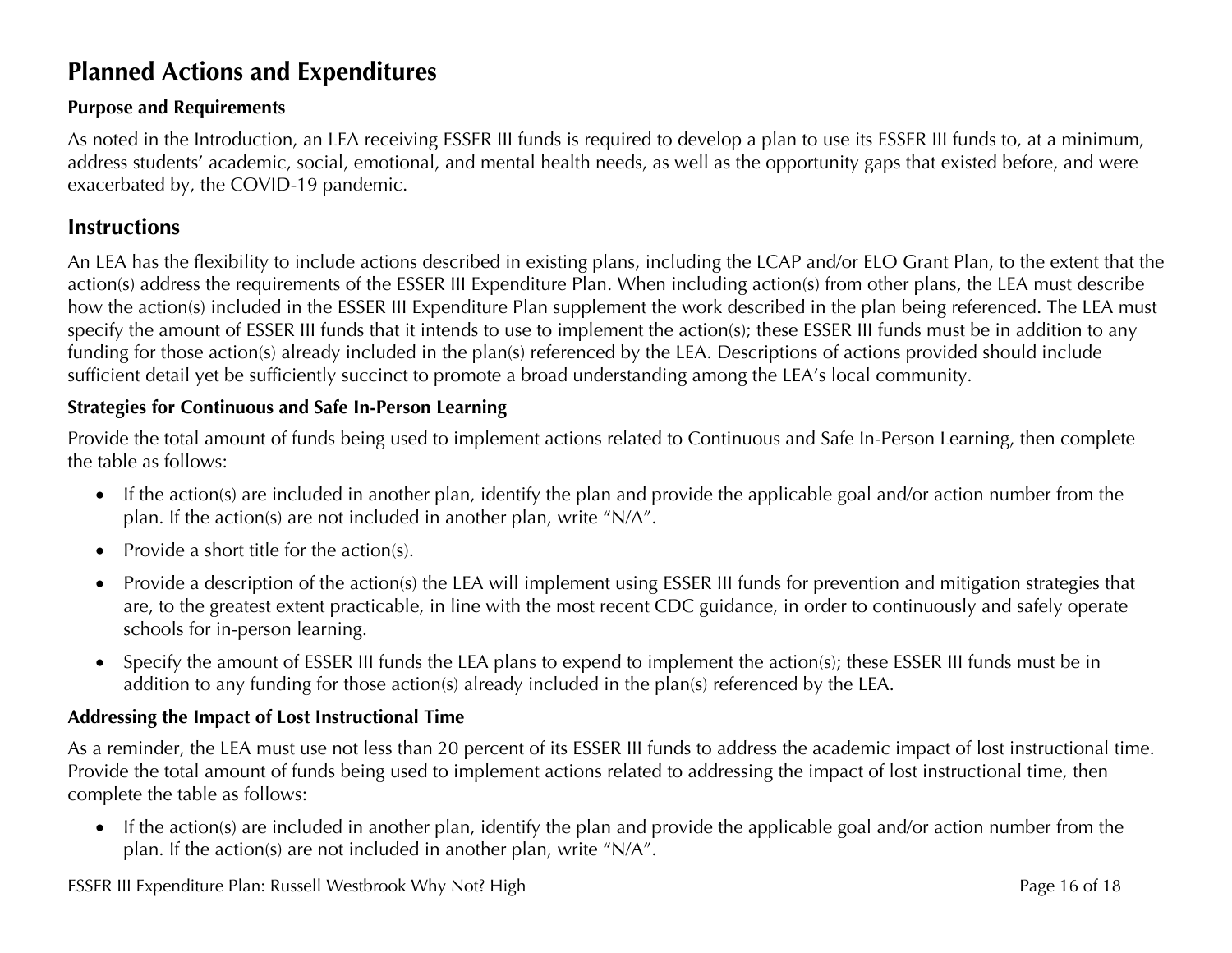- Provide a short title for the action(s).
- Provide a description of the action(s) the LEA will implement using ESSER III funds to address the academic impact of lost instructional time through the implementation of evidence-based interventions, such as summer learning or summer enrichment, extended day, comprehensive afterschool programs, or extended school year programs.
- Specify the amount of ESSER III funds the LEA plans to expend to implement the action(s); these ESSER III funds must be in addition to any funding for those action(s) already included in the plan(s) referenced by the LEA.

#### **Use of Any Remaining Funds**

After completing the Strategies for Continuous and Safe In-Person Learning and the Addressing the Impact of Lost Instructional Time portions of the plan, the LEA may use any remaining ESSER III funds to implement additional actions to address students' academic, social, emotional, and mental health needs, as well as to address opportunity gaps, consistent with the allowable uses identified above in the Fiscal Requirements section of the Instructions. LEAs choosing to use ESSER III funds in this manner must provide the total amount of funds being used to implement actions with any remaining ESSER III funds, then complete the table as follows:

- If the action(s) are included in another plan, identify the plan and provide the applicable goal and/or action number from the plan. If the action(s) are not included in another plan, write "N/A".
- Provide a short title for the action(s).
- Provide a description of any additional action(s) the LEA will implement to address students' academic, social, emotional, and mental health needs, as well as to address opportunity gaps, consistent with the allowable uses identified above in the Fiscal Requirements section of the Instructions. If an LEA has allocated its entire apportionment of ESSER III funds to strategies for continuous and safe in-person learning and/or to addressing the impact of lost instructional time, the LEA may indicate that it is not implementing additional actions.
- Specify the amount of ESSER III funds the LEA plans to expend to implement the action(s); these ESSER III funds must be in addition to any funding for those action(s) already included in the plan(s) referenced by the LEA. If the LEA it is not implementing additional actions the LEA must indicate "\$0".

## **Ensuring Interventions are Addressing Student Needs**

The LEA is required to ensure its interventions will respond to the academic, social, emotional, and mental health needs of all students, and particularly those students most impacted by the COVID–19 pandemic, including students from low-income families, students of color, English learners, children with disabilities, students experiencing homelessness, children in foster care, and migratory students.

The LEA may group actions together based on how the LEA plans to monitor the actions' progress. For example, if an LEA plans to monitor the progress of two actions in the same way and with the same frequency, the LEA may list both actions within the same row of